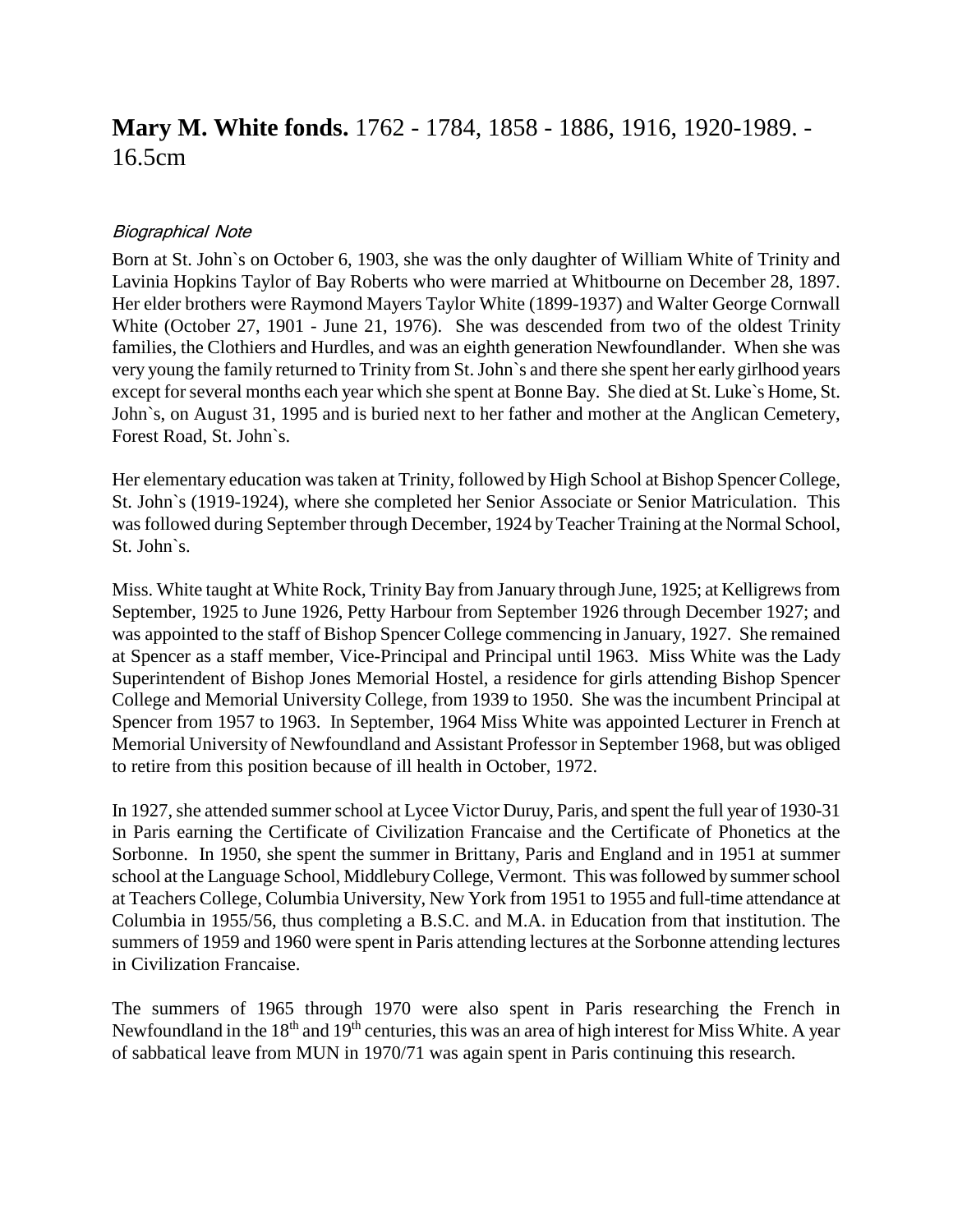### *Custodial History*

This collection was gathered by Miss. White over the years and mostly consists of material in relation to the invasion of Trinity by the French and the establishment of the Fort at Admiral`s Point. Upon Miss. White`s death in 1995 the material was past over to her nephew David White, who donated it to the archives in 2004.

### *Scope and Content*

The fonds consists of material related to the invasion of Trinity by the French; Correspondence and information concerning Bishop Spencer College; and information concerning the archaeology work at Fort Point in 1969. The fonds as been arranged into five Series; Series 1- French Related Material; Series 2 - Bishop Spencer College; Series 3 -Archaeology; Series 4 - Mary M White and; Series 5 - Miscellaneous

#### *Notes*

Supplied title based on description and contents of the fonds.

### **Series 1: French Related Material.- 1762 - 1784, 1858 - 1886, 1978 - 1989. - 8cm**

Series consists of a biography of Marc Antoine Sicre de Cinq-Mars, Admiral de Ternay, Charles Jolliot de la Morandiere, an extract from the Naval Illustrated Dictionary, plans of the fortification in Trinity, the French account when they occupied Trinity in 1762, photocopies of newspaper clippings from the 1960s containing information when the French occupied some parts of Newfoundland and a book on the recapture of St. John`s, Newfoundland by the French.

# **Series 2: Bishop Spencer College. - 1920 - 1972. - 2.5cm**

Series consists of a report on Bishop Spencer College 1922 - 1951, The Spencerian the schools own yearbook, the Speech Day papers in 1962 at Bishop Spencer College, and reports for the school years 1956 - 57, 1957 - 58, 1958 - 59, 1959 - 60 and 1960 - 61.

# **Series 3: Archaeology**. **- 1762, 1969 - 1974. - 4cm**

Series consists of a report of the 1969 Archaeological Excavation at Admiral`s Point, Trinity, photocopies of newspaper clippings talking about various archaeological excavations, etc.

# **Series 4: Mary Manston White.- 1922, 1962 - 1983. - 1cm**

Series consists of correspondence to Miss White from Rev. M Halliwell, a Christmas Card to Miss White from Gordon Hancock, a biography of Mary Manston White, a certificate to Miss White for her 87<sup>th</sup> birthday, a teacher's Certificate, a copy of Memories of Notre - Dame de Paris 1927 - 1977 written by Mary M. White, and two cards to Miss White, etc.